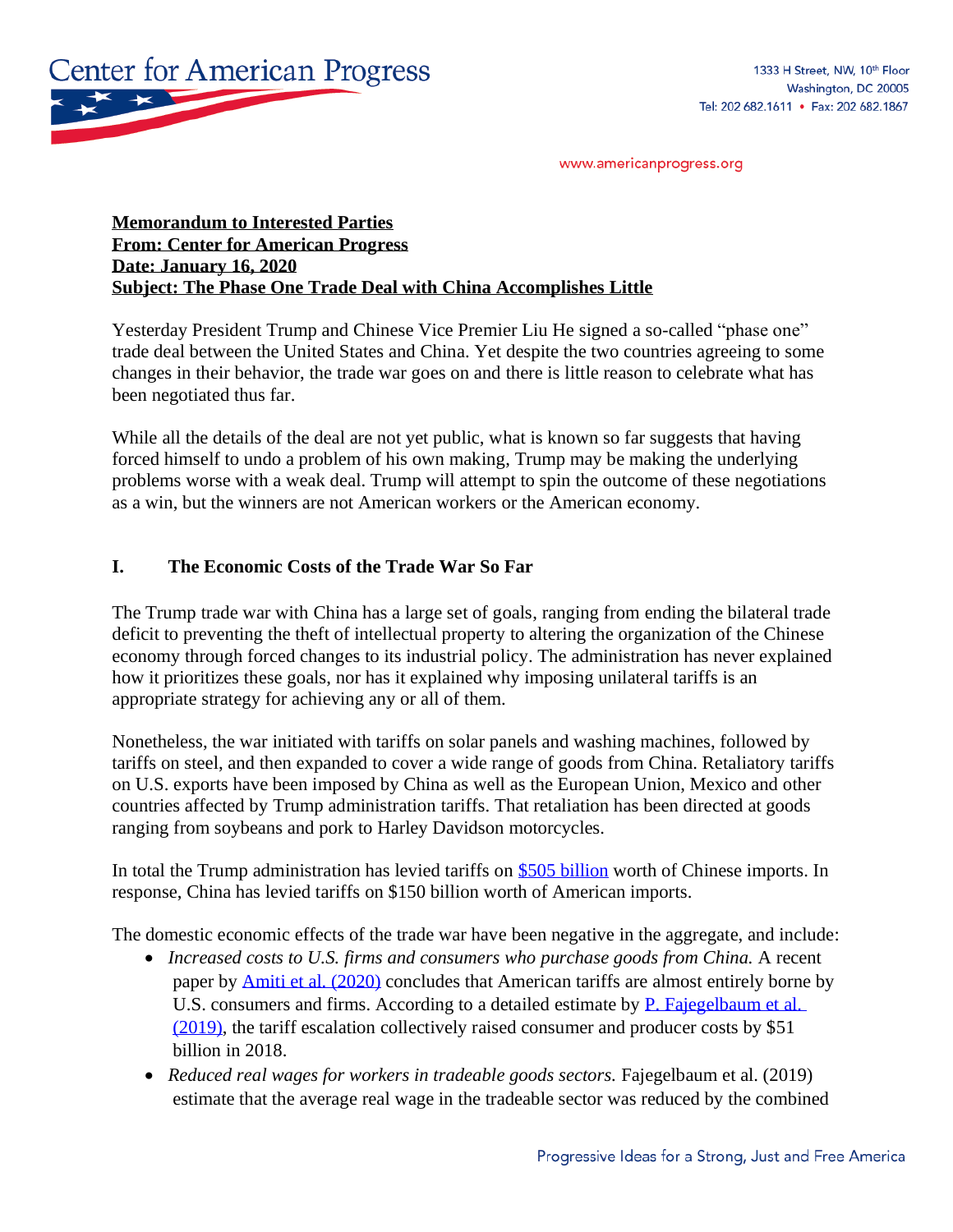tariff effects by about 0.7 percent.

- *Reduced U.S. real income.* Real income in 2018 was reduced by about \$7.8 billion for the year according to Fajegelbaum et al. (2019). This estimate of real output loss is very close to one derived by [M. Amti et al. \(2019\).](http://www.princeton.edu/~reddings/papers/CEPR-DP13564.pdf)
- *Reduced U.S. employment.* A [report from Moody's Analytics](https://www.moodysanalytics.com/-/media/article/2019/trade-war-chicken.pdf) concludes that the trade war with China reduced employment by 300,000 through August of 2019. Another recent Federal Reserve study by [Flaaen and Pierce \(2019\)](https://www.federalreserve.gov/econres/feds/files/2019086pap.pdf?fbclid=IwAR2cYHjRksbEhNQAzb229LvVuYczSt451hFNWCvb17nJoHfZibou3kEucow) concludes that the net effects of the U.S. tariffs and Chinese retaliatory tariffs were relative reductions in manufacturing employment and relative increases in producer prices.

On the U.S. side, the 25% tariffs on \$250 billion worth of Chinese goods will remain in place under the "phase one" deal, along with tariffs of 7.5% on an another \$110 billion in goods the United States imports from China. Trump claims he is keeping those tariffs in place to maintain leverage over the Chinese. The United States will definitely need leverage, because the deal is riddled with loopholes, so enforceability will be a major challenge. It is not the Chinese who bear the costs of these tariffs, it is Americans households and businesses.

## **II. Why This China Trade Deal Fails**

The administration appears to be applying the same tactic with China that it has used on issues ranging from climate policy to tax policy: find short-term fixes that provide an immediate political pay-off for Trump, while ignoring the long-term damage that will undermine American prosperity for decades to come.

Signed on January 15, 2020, the ["Phase One Economic and Trade Agreement Between the](https://ustr.gov/about-us/policy-offices/press-office/press-releases/2020/january/economic-and-trade-agreement-between-government-united-states-and-government-peoples-republic-china)  [United States of America and The People's Republic of China"](https://ustr.gov/about-us/policy-offices/press-office/press-releases/2020/january/economic-and-trade-agreement-between-government-united-states-and-government-peoples-republic-china) covers the following topics:

- *Intellectual Property (IP) and Technology Transfers* Commits China to strengthen protections and enforcements of IP, bolster protections for trade secrets and enforcements against trade secret theft and prohibit the forced transfer of foreign technology to Chinese firms. However, many of these commitments echo promises China has made before, and many of the provisions are vague and weak. If past is prologue, American companies may soon find that enforcing these provisions within the Chinese system is easier said than done.
- *Agriculture* Commits China to a number of deregulatory steps and other procedural changes to facilitate trade in food and agriculture products from the U.S., committing to purchasing \$80 billion in agricultural products over the next two years. Notably, some of China's promises in the food and agriculture chapter are simply a re-statement of its existing WTO obligations.
- *Financial Services* Commits China to expand the ability for U.S. financial services firms to do business in China, including by eliminating the foreign equity caps for securities companies and insurance providers and taking other steps to enable providers of electronic payment services, asset management services, banking services, and credit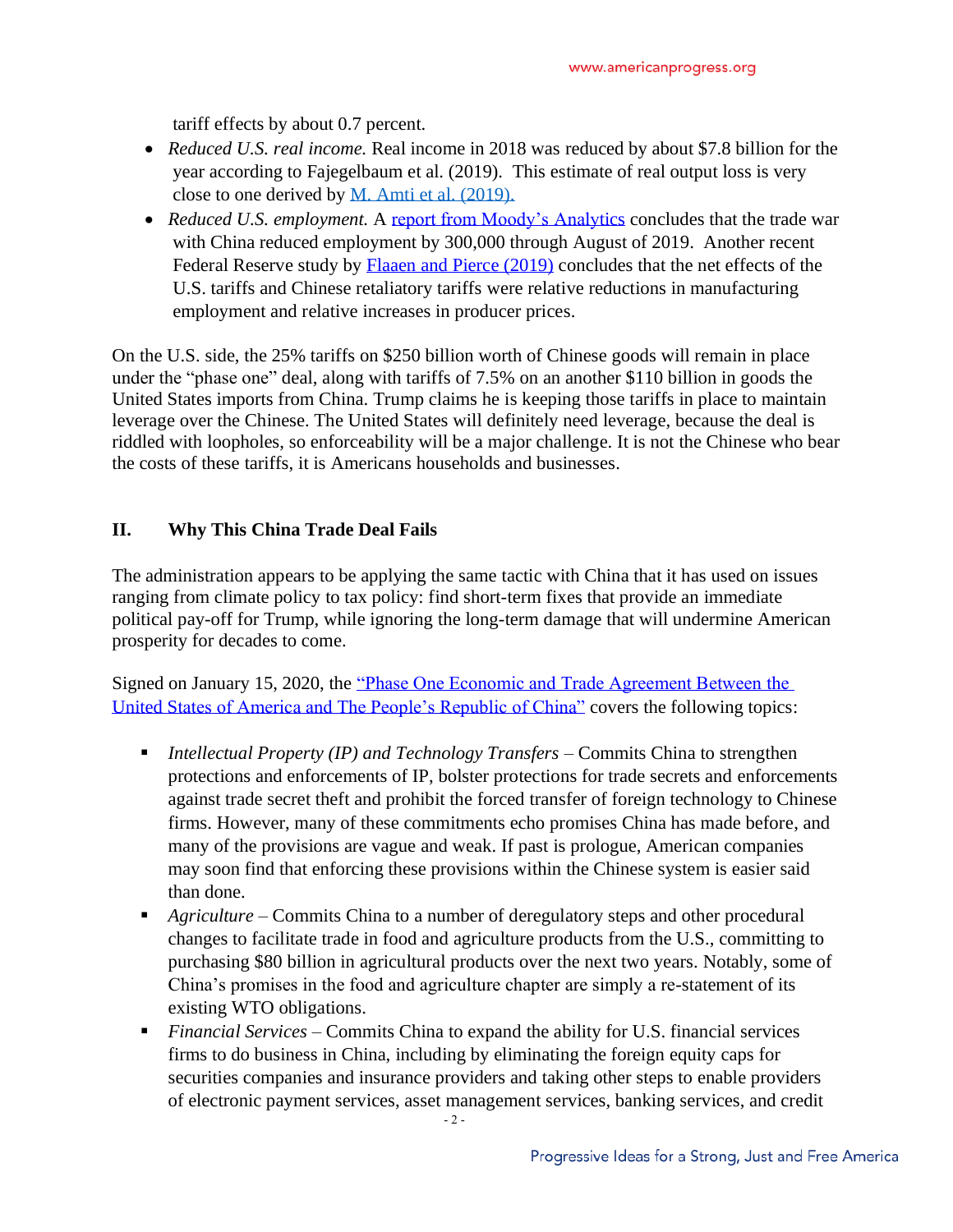and debt services to do business in China. Although a top priority for the Trump Treasury Department, some of these promises reflect internal Chinese priorities regarding reforming their own China's financial markets.

- *Macroeconomic Policy* Commits both parties to adhere to the International Monetary Fund exchange rate standards, which prohibit countries from manipulating exchange rates, and to provide quarterly monetary and financial metrics to the other party. China is a member of the IMF, and has manipulated its currency in the past while committed to IMF rules.
- *Purchases* Commits China to buy an additional \$200 billion worth of American goods over the next two years, including \$77.7 billion of manufactured goods, \$32 billion of agricultural goods, \$54.2 billion in energy, and \$37.9 billion in services. At the signing ceremony, Chinese Vice Premier Liu suggested those purchases are conditional—based on Chinese market demand—rather than set in stone. It is not yet clear whether those purchases are conditional on any U.S. actions, but the text released thus far suggests that may be the case.

At a macro level, three aspects of the deal are particularly concerning:

# **First, the administration's approach does nothing to level the playing field for American workers and may even put American companies even more on the line.**

The Trump administration is taking the same approach to China the United States has pursued for decades: trying to get China to buy more U.S. goods and make it easier for U.S. businesses to locate in and sell to China. The problem is that China has no intention of playing fair. The Trump administration is seeking to increase Sino-American economic integration on an uneven playing field. China will use this integration to mine U.S. technical know-how and drive American companies out of business, leaving the United States worse off. The Trump approach also ignores the broader problems facing American workers and consumers. It [does nothing](https://www.americanprogress.org/issues/economy/reports/2019/02/27/466705/u-s-trade-policy-north-america-china-beyond/) to counter the global race to the bottom on wages, raise environmental standards, or reduce the power of companies to lock in high drug prices that hurt families or high seed prices that harm farmers.

Moreover, while it attempts to make China an easier environment for businesses operating there – by including provisions designed to protect intellectual property, prevent coerced technology transfer, and make it easier for financial services firms to do business – it is unclear just how enforceable any of these provisions are. The text released thus far suggest enforceability will be a major challenge.

The United States does not stand alone on China: many other nations have the same complaints about China's trade practices. Yet, instead of joining forces to form a united front on China, the Trump administration takes a mano-a-mano approach. That is a mistake. One reason: once the deal is struck, the United States bears sole responsibility to monitor Chinese behavior and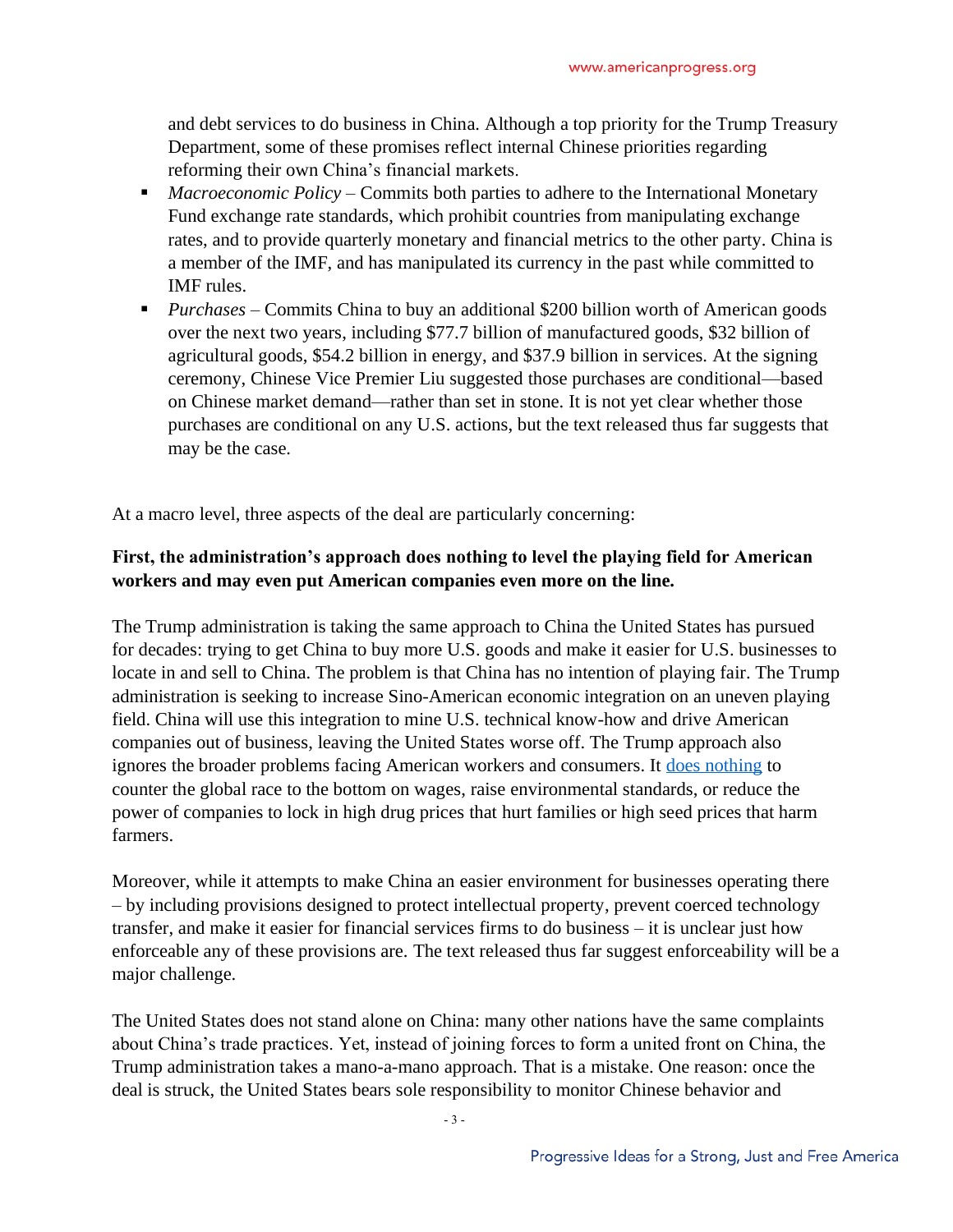enforce the deal. That responsibility, at a very practical level, falls most heavily on American companies. American companies who sell goods to China and do business in China are the canaries in the coal mine. It will be up to them to report back whether China is truly making meaningful change on issues such as market access and forced technology transfer. The problem: they know if they do complain, Beijing will retaliate in ways that hit their bottom line—such as holding up purchases and delaying business licenses—potentially forcing them to shed jobs. They will be between a rock and a hard place: even if things are bad in China, they will know that a return to a tariff war might be worse, so reporting China's failure to follow through on its promises may not be in their interests. Many will stay silent, allowing China to continue undermining U.S. prosperity and security.

Ultimately, even if effective, the principal beneficiaries of deal are large financial services firms, large agribusiness firms, and large technology or technology-dependent firms. With no provisions to secure worker rights, environmental protections, or raise other consumer protections, the deal will benefit the monopolistic position of the largest U.S. companies, while undermining the economic outcomes of working families in both the U.S. and China.

# **Second, Trump is touting the \$200 billion China purchase agreement as the deal's big win, but the signing ceremony made clear that "agreement" is murkier than the administration would like to admit.**

The supposed crown jewel of the new trade deal is a purchase agreement. The problem is, it is not at all clear what China is really agreeing to or what conditions the United States must meet for those purchases to go forward. During the signing ceremony, President Trump claimed the Chinese will buy an additional \$50 billion in agricultural products from the United States. When Vice Premier Liu He stepped up to the podium, he corrected President Trump, stating that China has agreed to purchase around \$40 billion per year total, and that total amount will be contingent on market demand.

As of the signing ceremony, even the leaders were not sure what they were actually signing. Yet, at that ceremony, President Trump called on American farmers to go out and invest in more tractors in order to ramp up production and boost U.S. agriculture exports to China to \$50 billion per year, an amount his Chinese counterpart quickly shot down. It would be dangerous for American farmers—who have already been pushed to the breaking point by this administration's failed trade and antitrust policies—to take the President at his word and sink hard-earned capital into equipment and crops that only make sense if China is going on a buying spree. The USTR text states that China will purchase an additional \$32 billion in agricultural goods above 2017 levels over two years. That number pales when compared to the losses American farmers have suffered due to tariffs. In fact, it is less than the \$38 billion in taxpayer-funded bailouts the Trump administration has provided to American farmers to offset their losses from the Trump trade war. When lost sales from the past two years are taken into account, there is no net gain in agricultural sales from the deal. There is also no roadmap for what happens after the two-year mark, raising the likelihood that even if China does go on a buying spree, it will be a short-lived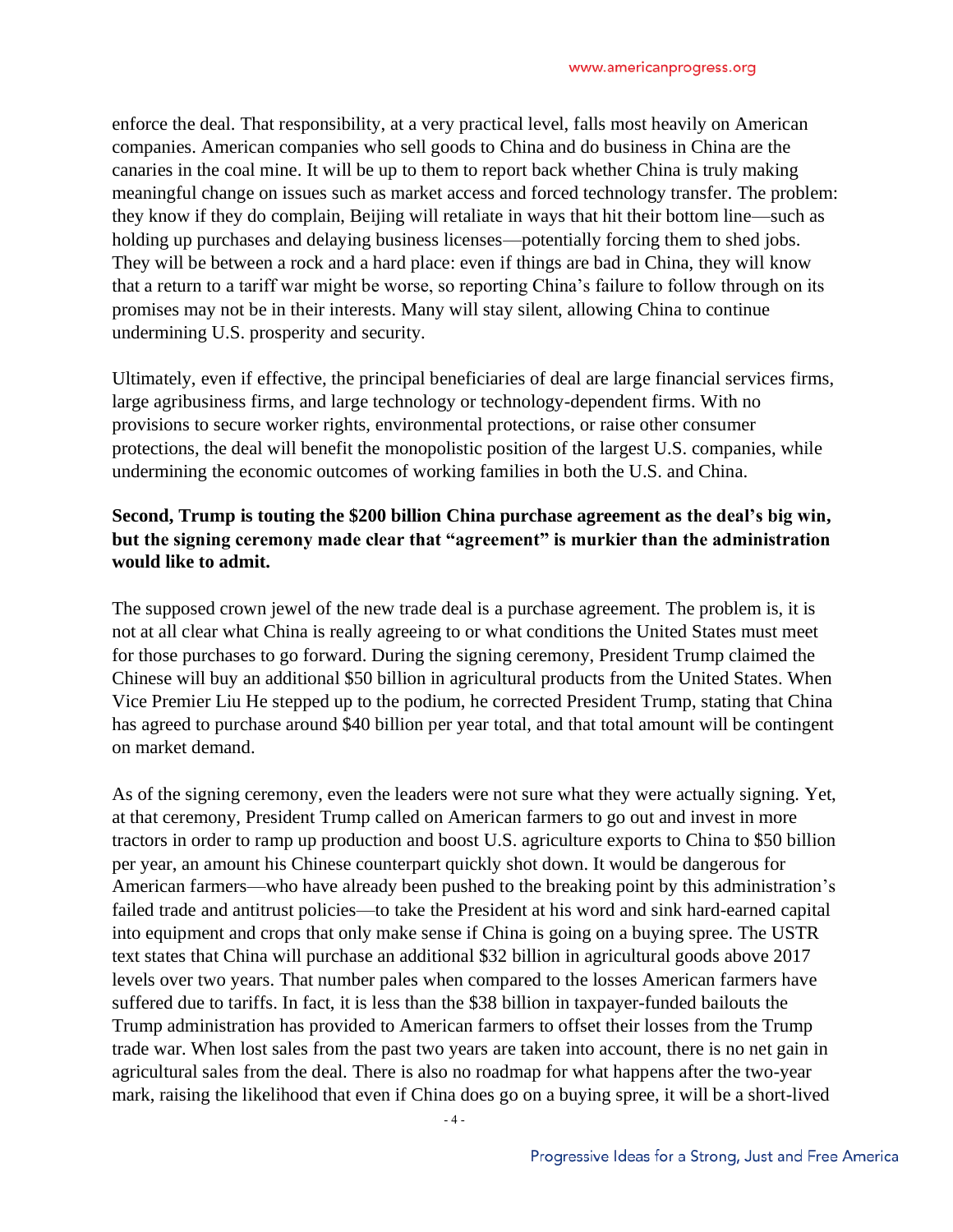one. That does not provide American farmers the security they need.

Other commitments are just as concerning. With respect to the Chinese promise to increase purchase of manufactured goods by \$77.7 billion, it is reasonable to ask whether China's commitment hinges on U.S. relaxation of export controls, or limits on what Huawei can buy from the U.S. Moreover, although \$200 billion seems like a big number, purchases of this scale would not necessarily eliminate the trade deficit with China, an issue on which the administration has been fixated. The goods and services trade deficit with stood at [\\$337 billion in](https://www.bea.gov/data/intl-trade-investment/international-trade-goods-and-services)  [2017 and \\$380 billion in 2018.](https://www.bea.gov/data/intl-trade-investment/international-trade-goods-and-services)

## **Finally, Chinese industrial policy is the real problem, but the so-called "phase one" deal punts those and other hard issues for a "phase two" that is unlikely to ever come to pass.**

Setting aside the above concerns, the agreement does nearly nothing to tackle China's industrial policies that are squelching U.S. exports to China and giving unfair advantage to Chinese companies in third markets. President Trump has declared that the cumulative damage the United States has suffered from those policies should be considered one of the "greatest thefts in the history of the world." Yet, now President Trump is essentially giving Beijing a free pass.

China maintains a range of governmental policies designed to privilege Chinese firms over their foreign competitors, distort trade and investment flows, and grow national champions—such as Huawei—that can distort or even dominate global supply chains. While currency manipulation has long been a highly visible policy—the impacts of which this deal fails to remedy—the most prominent [policies](https://csis-prod.s3.amazonaws.com/s3fs-public/publication/160521_Kennedy_PerfectingChinaInc_Web.pdf) today focus on state funding for Chinese firms seeking to gain market share in sectors Beijing wants them to dominate (such as the \$160 billion Beijing is funneling to the nation's semiconductor firms). Beijing is not shy about these goals. The Made in China 2025 technology roadmap sets forth market-domination targets across [a range of sectors.](https://www.uschina.org/sites/default/files/2-2-16%20Sector%20and%20Localization%20Targets%20for%20Made%20in%20China%202025.pdf) For example, in mobile telecommunication equipment—including 5G network equipment—the roadmap calls for Chinese firms to supply 80 percent of the domestic market and 40 percent of the global market by 2025.

The "phase one" deal is basically punting these problems, claiming they will be addressed in "phase two." There is little reason to believe that will ever happen.

The "phase one" deal does include terms to limit IP theft and limit Chinese policies that leverage China's domestic market to strip technology from U.S. firms (i.e., requiring foreign firms to form a joint venture with a Chinese partner, hand over privileged information to gain a business license in China, or needlessly incorporate Chinese components into their products). But it is unclear whether this will be any more effective than similar commitments made in the past.